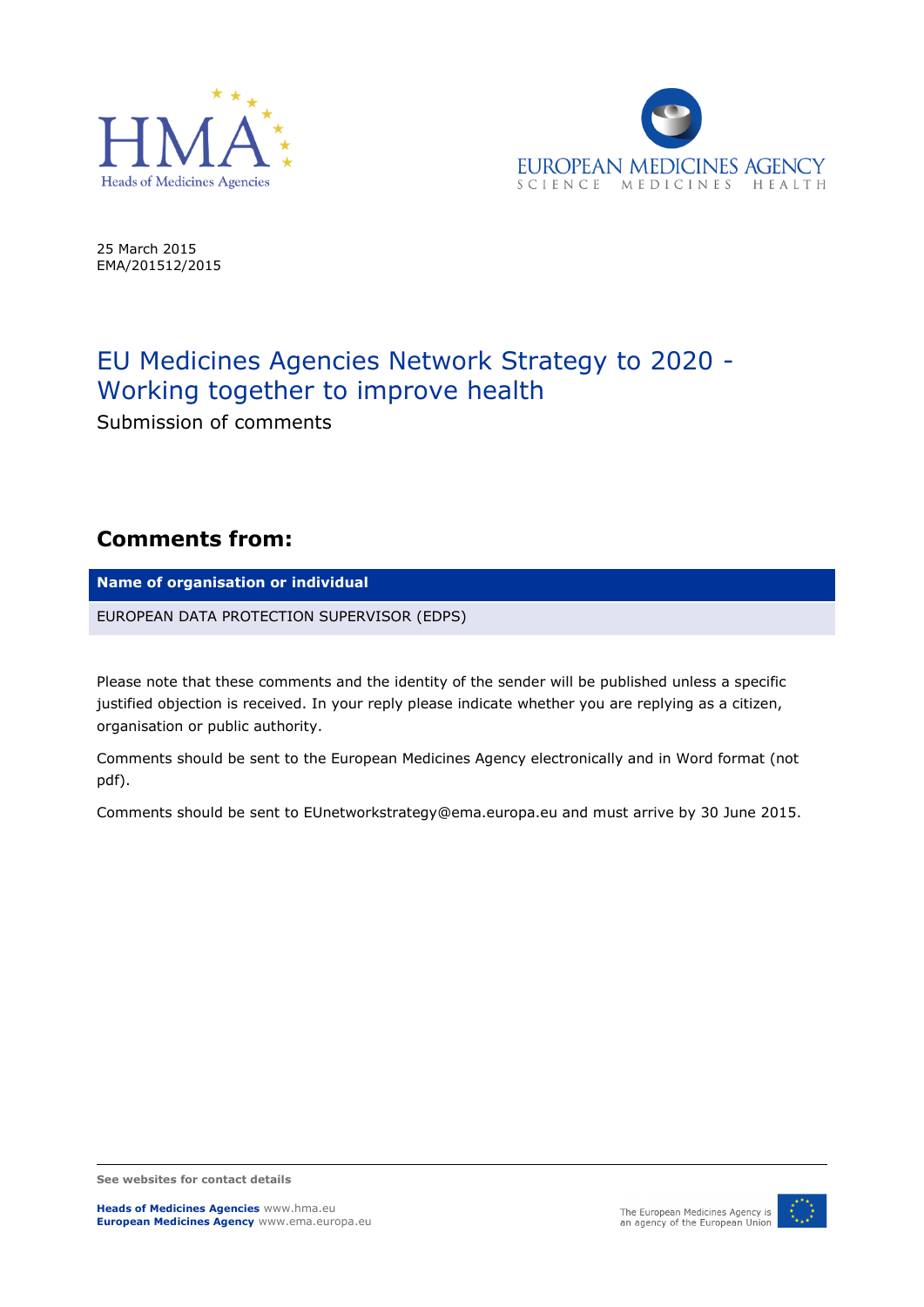## **General comments**

| <b>General comment (if any)</b>                                                                                                                                                                                                                                                                                                                                                                                                                                                                                                                                                        | <b>Outcome (if applicable)</b><br><to be="" by="" completed="" ema="" hma="" the=""></to> |
|----------------------------------------------------------------------------------------------------------------------------------------------------------------------------------------------------------------------------------------------------------------------------------------------------------------------------------------------------------------------------------------------------------------------------------------------------------------------------------------------------------------------------------------------------------------------------------------|-------------------------------------------------------------------------------------------|
| In general, we note and appreciate the effort, depicted by the 2020<br>Strategy, to rely on the network of authorities and on new technologies to<br>shape policy which is responsive to the needs of patients and the<br>complexity of the current economic scenario. In this sense, we see a<br>number of points of contact with our 2015-2019 Strategy, which aims at<br>promoting technologies to enhance privacy and data protection; to<br>identifying cross-disciplinary policy solutions and to work with other<br>authorities in order to speak with a single European voice. |                                                                                           |
| In particular, we appreciate that the 2020 Strategy emphasises the<br>opportunities and potential that Big Data may bring about for medical<br>research and sets to explore such possibilities with an eye on data<br>protection. We also focus on the social benefits of Big Data, particularly in<br>the context of mHealth (see specific comments below), and are in the<br>process of assessing the most adequate safeguards to allow a full<br>exploitation of such potential to the benefit of patients and users.                                                               |                                                                                           |
|                                                                                                                                                                                                                                                                                                                                                                                                                                                                                                                                                                                        |                                                                                           |